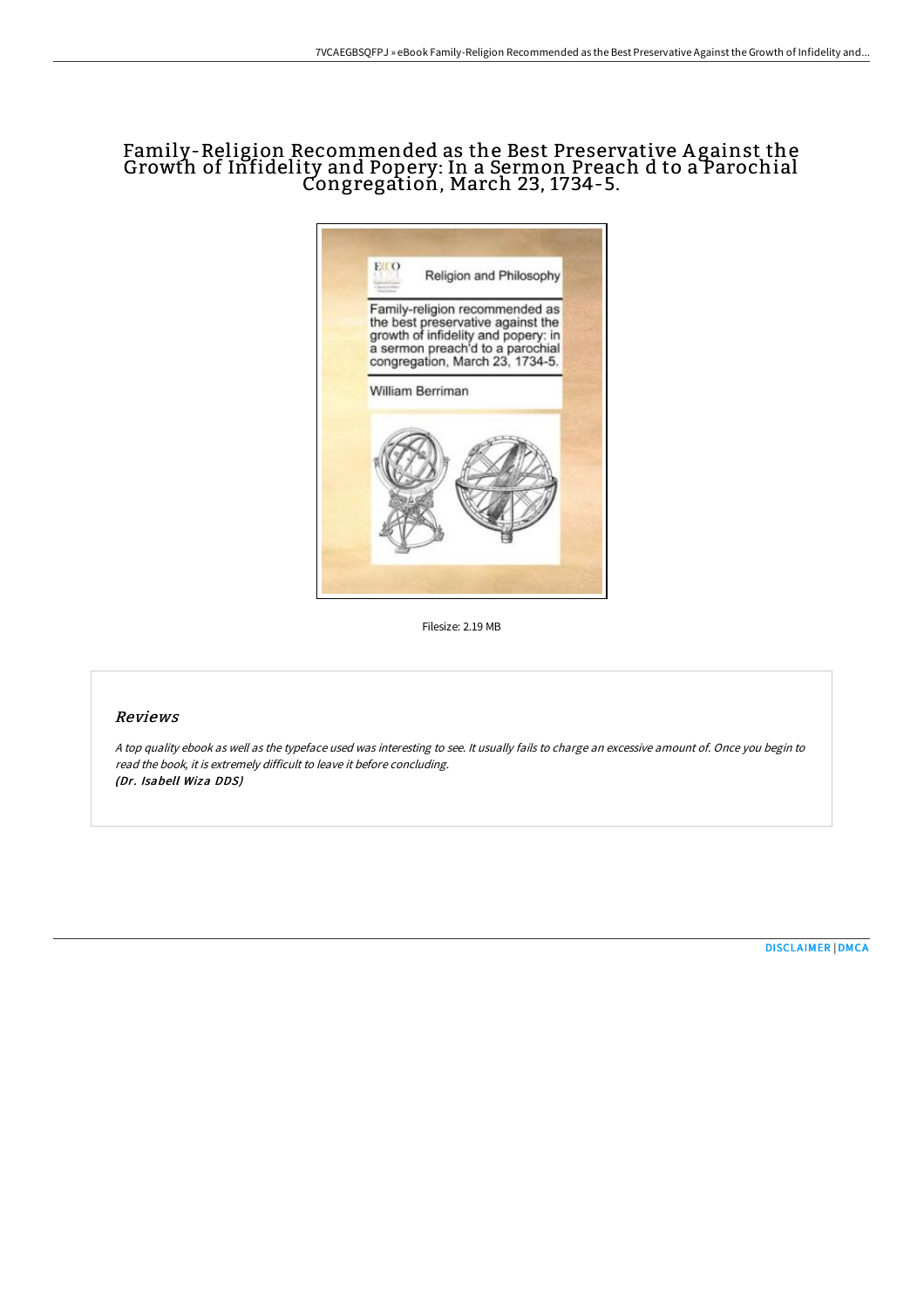## FAMILY-RELIGION RECOMMENDED AS THE BEST PRESERVATIVE AGAINST THE GROWTH OF INFIDELITY AND POPERY: IN A SERMON PREACH D TO A PAROCHIAL CONGREGATION, MARCH 23, 1734-5.



To get Family-Religion Recommended as the Best Preservative Against the Growth of Infidelity and Popery: In a Sermon Preach d to a Parochial Congregation, March 23, 1734-5. eBook, make sure you follow the web link below and download the file or have accessibility to additional information that are relevant to FAMILY-RELIGION RECOMMENDED AS THE BEST PRESERVATIVE AGAINST THE GROWTH OF INFIDELITY AND POPERY: IN A SERMON PREACH D TO A PAROCHIAL CONGREGATION, MARCH 23, 1734-5. ebook.

Gale Ecco, Print Editions, United States, 2010. Paperback. Book Condition: New. 189 x 246 mm. Language: English . Brand New Book \*\*\*\*\* Print on Demand \*\*\*\*\*.The 18th century was a wealth of knowledge, exploration and rapidly growing technology and expanding record-keeping made possible by advances in the printing press. In its determination to preserve the century of revolution, Gale initiated a revolution of its own: digitization of epic proportions to preserve these invaluable works in the largest archive of its kind. Now for the first time these high-quality digital copies of original 18th century manuscripts are available in print, making them highly accessible to libraries, undergraduate students, and independent scholars.The Age of Enlightenment profoundly enriched religious and philosophical understanding and continues to influence presentday thinking. Works collected here include masterpieces by David Hume, Immanuel Kant, and Jean-Jacques Rousseau, as well as religious sermons and moral debates on the issues of the day, such as the slave trade. The Age of Reason saw conflict between Protestantism and Catholicism transformed into one between faith and logic -- a debate that continues in the twenty-first century.++++The below data was compiled from various identification fields in the bibliographic record of this title. This data is provided as an additional tool in helping to insure edition identification: ++++British LibraryT035312Anonymous. By William Berriman.London: printed by Thomas Gardner; and sold by J. Wilford, 1735. [8],28p.; 8.

- $\Box$  Read [Family-Religion](http://www.bookdirs.com/family-religion-recommended-as-the-best-preserva.html) Recommended as the Best Preservative Against the Growth of Infidelity and Popery: In a
- Sermon Preach d to a Parochial Congregation, March 23, 1734-5. Online

Download PDF [Family-Religion](http://www.bookdirs.com/family-religion-recommended-as-the-best-preserva.html) Recommended as the Best Preservative Against the Growth of Infidelity and Popery: In a Sermon Preach d to a Parochial Congregation, March 23, 1734-5.